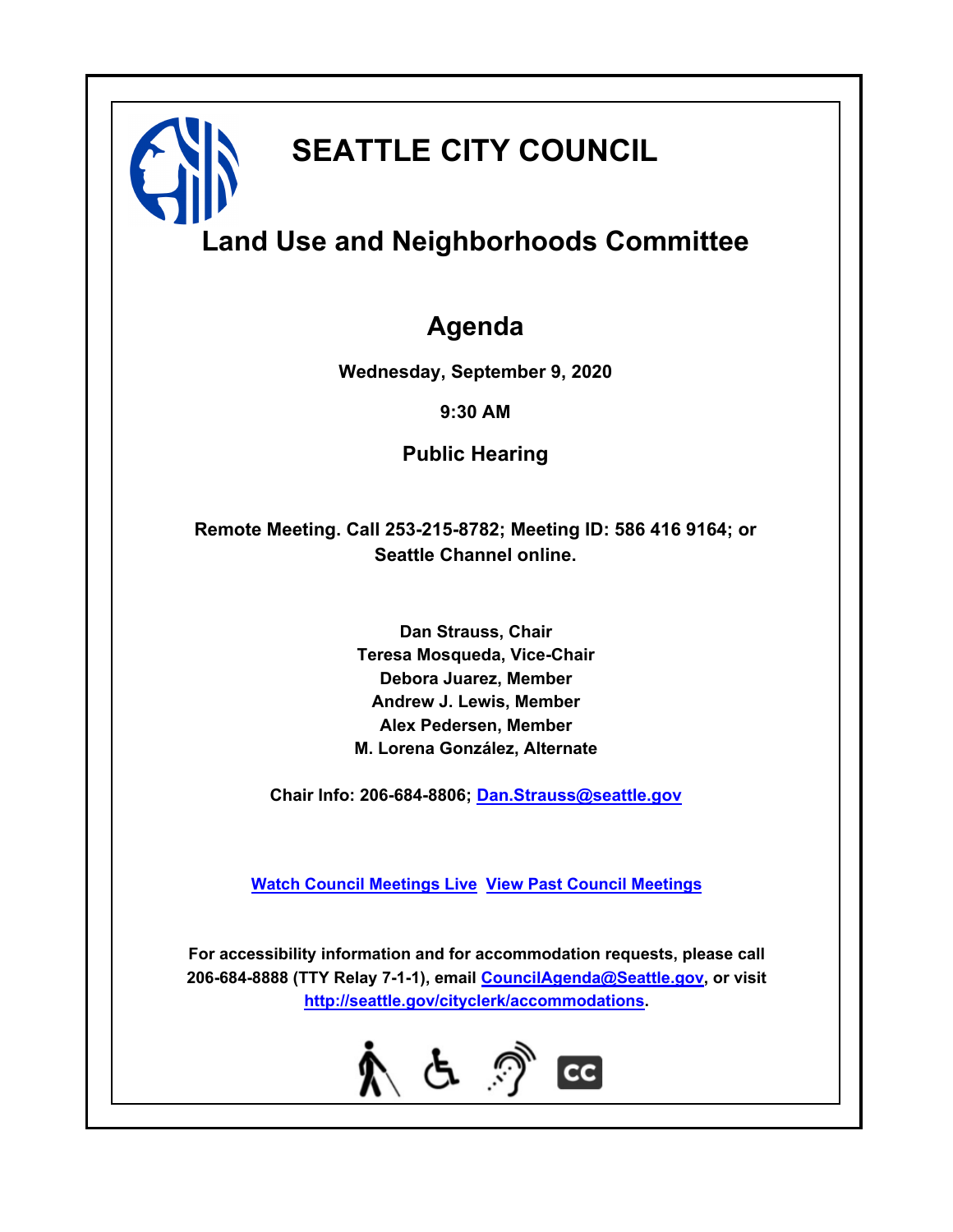## **SEATTLE CITY COUNCIL Land Use and Neighborhoods Committee Agenda September 9, 2020 - 9:30 AM Public Hearing**

### **Meeting Location:**

Remote Meeting. Call 253-215-8782; Meeting ID: 586 416 9164; or Seattle Channel online.

#### **Committee Website:**

http://www.seattle.gov/council/committees/land-use-and-neighborhoods

This meeting also constitutes a meeting of the City Council, provided that the meeting shall be conducted as a committee meeting under the Council Rules and Procedures, and Council action shall be limited to committee business.

*In-person attendance is currently prohibited per Washington State Governor's Proclamation No. 20-28.9 through October 1, 2020. Meeting participation is limited to access by telephone conference line and Seattle Channel online.*

> Register online to speak during the Public Comment period at the 9:30 a.m Land Use and Neighborhoods Committee meeting at http://www.seattle.gov/council/committees/public-comment.

Online registration to speak at the Land Use and Neighborhoods Committee meeting will begin two hours before the9:30 a.m. meeting start time, and registration will end at the conclusion of the Public Comment period during the meeting. Speakers must be registered in order to be recognized by the Chair.

Submit written comments to all Councilmember Strauss at Dan.Strauss@seattle.gov Sign-up to provide Public Comment at the meeting at http://www.seattle.gov/council/committees/public-comment Watch live streaming video of the meeting at http://www.seattle.gov/council/watch-council-live Listen to the meeting by calling the Council Chamber Listen Line at 253-215-8782 Meeting ID: 586 416 9164 One Tap Mobile No. US: +12532158782,,5864169164#

*Please Note: Times listed are estimated*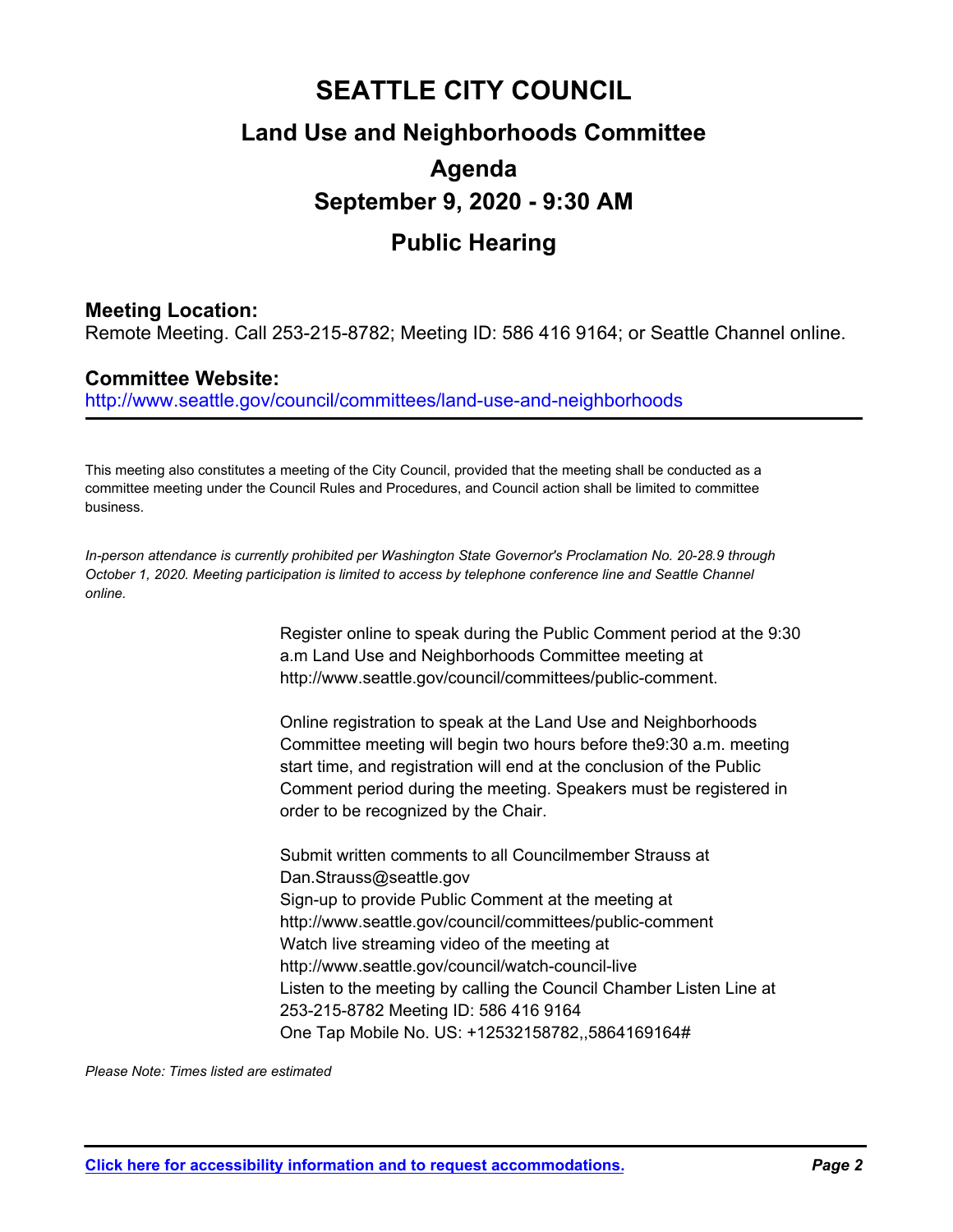#### **A. Call To Order**

**B. Approval of the Agenda**

#### **C. Public Comment**

(10 minutes)

**D. Items of Business**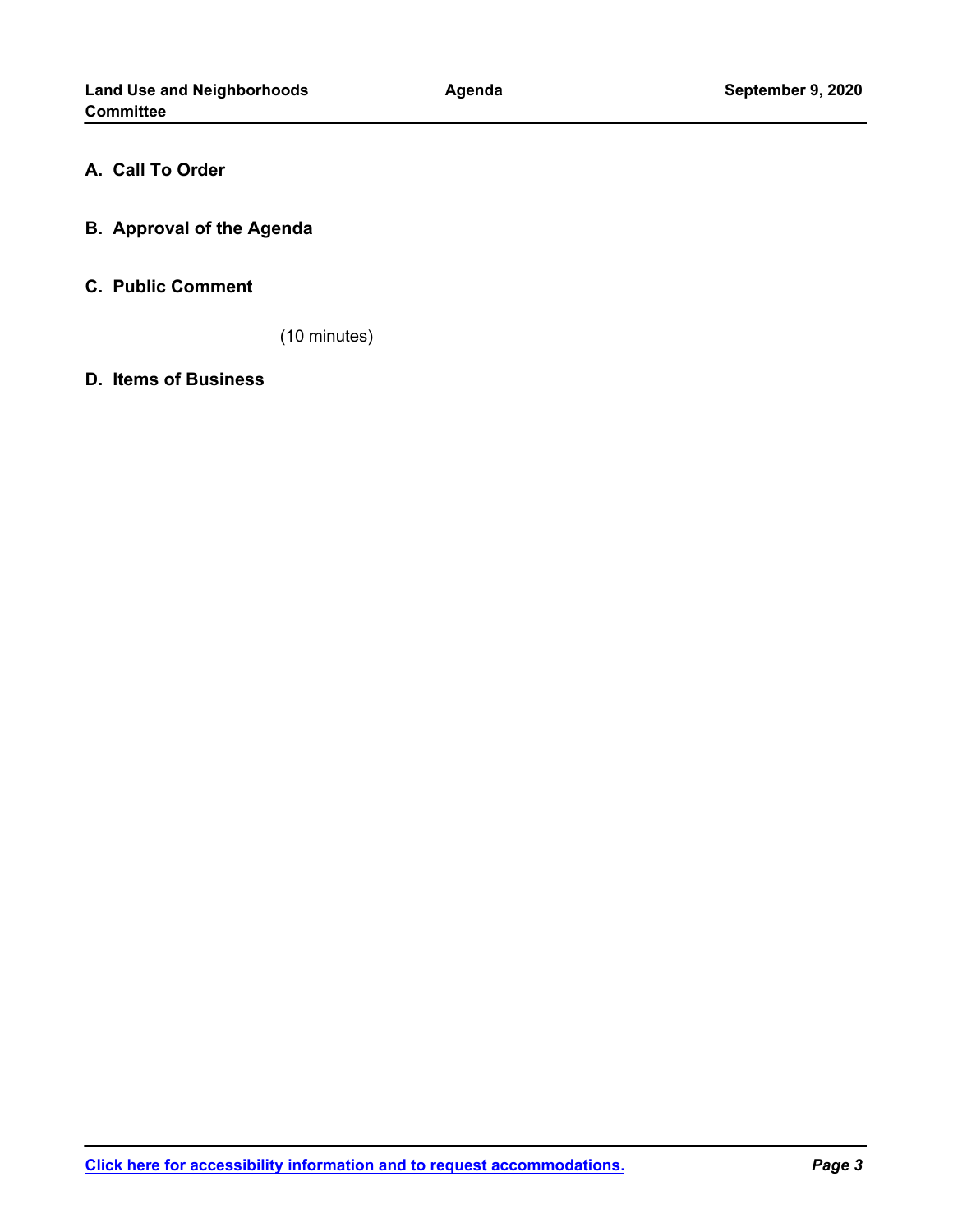| 1. | CB 119838 | AN ORDINANCE relating to land use and zoning; amending the    |
|----|-----------|---------------------------------------------------------------|
|    |           | Seattle Comprehensive Plan to incorporate changes proposed as |
|    |           | part of the 2019-2020 Comprehensive Plan annual amendment     |
|    |           | process.                                                      |

*Attachments:* [Att 1 - West Seattle Future Land Use Map Amendments](http://seattle.legistar.com/gateway.aspx?M=F&ID=0bc7971e-72b4-47dc-8202-878d5064095c.pdf) [Att 2 - Delridge Neighborhood Plan Amendments](http://seattle.legistar.com/gateway.aspx?M=F&ID=26154e38-851f-4374-bc3e-52177dd71834.docx)

*Supporting*

**Documents:** [Summary and Fiscal Note](http://seattle.legistar.com/gateway.aspx?M=F&ID=10b8c79d-c824-4d9b-8682-6992172ef5be.docx) [Director's Report](http://seattle.legistar.com/gateway.aspx?M=F&ID=cffd4443-9034-4018-9d64-182b6dea5476.docx) [Central Staff Memo](http://seattle.legistar.com/gateway.aspx?M=F&ID=d795ca57-a78f-4eec-a73e-854c863db484.pdf) [Presentation \(9/9/20\)](http://seattle.legistar.com/gateway.aspx?M=F&ID=4275c3e4-1397-4606-b2b3-25e52952cf4a.pptx)

#### **Briefing, Discussion, and Public Hearing**

**Presenters:** Vanessa Murdock, Executive Director, Seattle Planning Commission; Jim Holmes and Michael Hubner, Office of Planning and Community Development; Eric McConaghy and Lish Whitson, Council Central Staff

*Register online to speak at the Public Hearing during the Land Use and Neighborhoods Committee meeting will begin two hours before the 9:30 a.m. meeting at http://www.seattle.gov/council/committees/public-comment.*

*Online registration to speak at the Public Hearing during the Land Use and Neighborhoods Committee meeting will begin two hours before the 9:30 a.m. meeting start time, and registration will end at the conclusion of the Public Hearing during the meeting. Speakers must be registered in order to be recognized by the Chair. If you are unable to attend the remote meeting, please submit written comments to Councilmember Strauss at Dan.Strauss@seattle.gov by September 8, 2020.*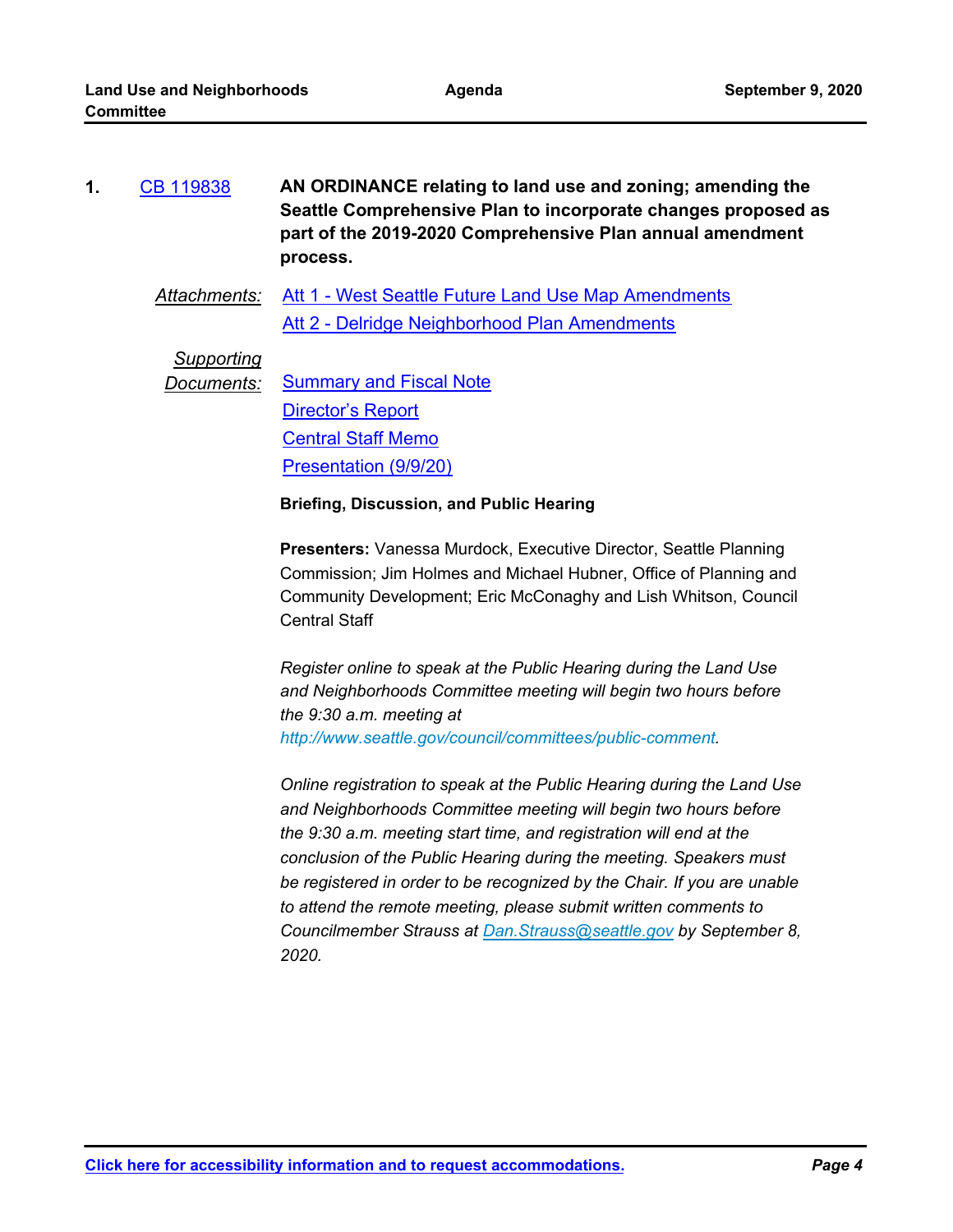#### **2020 - 2021 Comprehensive Plan Annual Docket Setting Resolution 2.**

*Supporting Documents:* [Central Staff Memo](http://seattle.legistar.com/gateway.aspx?M=F&ID=a7a49503-5cf0-4fdc-8b5f-57853764537f.pdf) [Presentation \(9/9/20\)](http://seattle.legistar.com/gateway.aspx?M=F&ID=2bda52c2-7f98-4ea7-b00e-ccc89d96d6bb.pptx)

#### **Briefing, Discussion, and Public Hearing**

**Presenters:** Vanessa Murdock, Executive Director, Seattle Planning Commission; Jim Holmes and Michael Hubner, Office of Planning and Community Development; Eric McConaghy and Lish Whitson, Council Central Staff

*Register online to speak at the Public Hearing during the Land Use and Neighborhoods Committee meeting will begin two hours before the 9:30 a.m. meeting at http://www.seattle.gov/council/committees/public-comment.*

*Online registration to speak at the Public Hearing during the Land Use and Neighborhoods Committee meeting will begin two hours before the 9:30 a.m. meeting start time, and registration will end at the conclusion of the Public Hearing during the meeting. Speakers must be registered in order to be recognized by the Chair. If you are unable to attend the remote meeting, please submit written comments to Councilmember Strauss at Dan.Strauss@seattle.gov by September 8, 2020.* 

**[Click here for accessibility information and to request accommodations.](http://seattle.gov/cityclerk/accommodations)** *Page 5*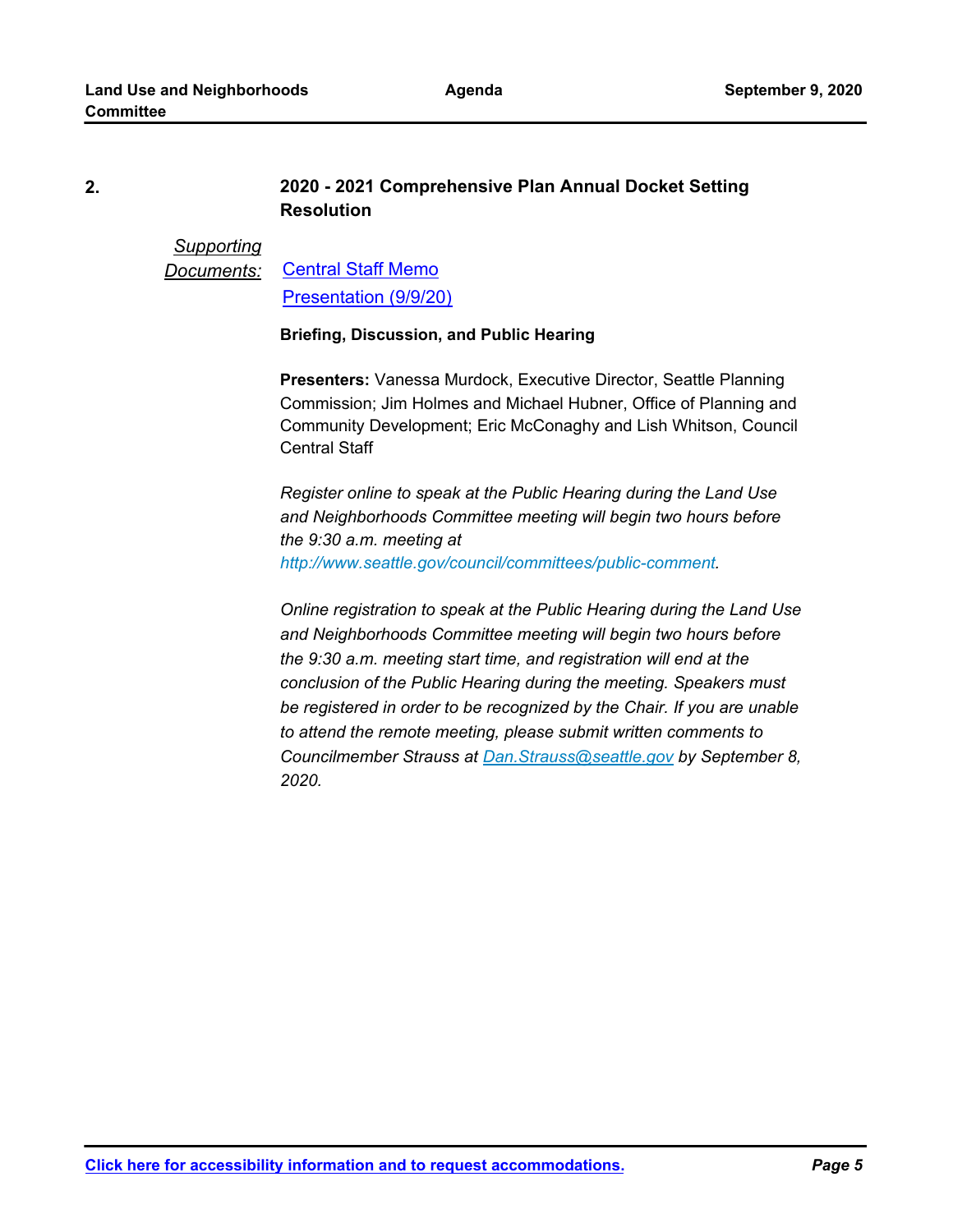| 3. | CB 119827 | AN ORDINANCE relating to land use and zoning; amending         |
|----|-----------|----------------------------------------------------------------|
|    |           | Chapter 23.32 of the Seattle Municipal Code at page 208 of the |
|    |           | Official Land Use Map to rezone land in the Rainier Beach      |
|    |           | neighborhood.                                                  |

*Attachments:* [Att 1 – Rezone Map – S. Cloverdale St. Area](http://seattle.legistar.com/gateway.aspx?M=F&ID=a38a4e00-f89a-413b-8e9a-a689c867c98d.docx) [Att 2 – Rezone Map – S. Rose St. Area](http://seattle.legistar.com/gateway.aspx?M=F&ID=33d15d10-5c9b-4ba7-99e0-cf1bf9062b9f.docx)

*Supporting*

**Documents:** [Summary and Fiscal Note](http://seattle.legistar.com/gateway.aspx?M=F&ID=5bbb2250-80fc-4040-9cc4-7ac6d24d749e.docx) [Director's Report](http://seattle.legistar.com/gateway.aspx?M=F&ID=183007f9-ff42-4e16-b60a-cdcccaad07f5.docx) [Central Staff Memo](http://seattle.legistar.com/gateway.aspx?M=F&ID=62ca1336-e5a2-4483-af5c-4dc5c7583d4f.pdf) [Presentation \(8/12/20\)](http://seattle.legistar.com/gateway.aspx?M=F&ID=f35c0735-40cb-47ad-b540-78a956a50668.pptx) [OPCD Memo \(8/28/20\)](http://seattle.legistar.com/gateway.aspx?M=F&ID=ea57e670-3c59-444e-9a06-e690555cace0.pdf)

**Discussion and Possible Vote** (15 minutes)

**Presenters:** Geoffrey Wentlandt, Office of Planning and Community Development; Yolanda Ho, Council Central Staff

**AN ORDINANCE relating to land use review decision and meeting procedures; temporarily modifying and suspending procedures in Titles 23 and 25 of the Seattle Municipal Code and amending Chapters 23.41, 23.49, 23.66, 23.79, 25.12, 25.16, 25.20, 25.21, 25.22, 25.24, and 25.30 of the Seattle Municipal Code. 4.** [CB 119877](http://seattle.legistar.com/gateway.aspx?m=l&id=/matter.aspx?key=10385)

#### *Supporting*

*Documents:* [Summary and Fiscal Note](http://seattle.legistar.com/gateway.aspx?M=F&ID=c0228143-8add-4fe5-83ce-ec66582dd741.docx) [Director's Report](http://seattle.legistar.com/gateway.aspx?M=F&ID=e81cbeca-9a4d-4f2d-b339-693d722e6c57.docx) [SDCI & DON Update on Virtual Meetings \(7/22/20\)](http://seattle.legistar.com/gateway.aspx?M=F&ID=e191622f-e8bd-4615-bc10-15b583e866f2.pdf) **[Presentation](http://seattle.legistar.com/gateway.aspx?M=F&ID=0aa2103e-40fb-4881-8a8d-0def00234f98.pptx)** 

**Briefing and Discussion** (20 minutes)

**Presenters:** Mike Podowski and Lisa Rutzick, Seattle Department of Construction and Inspections; Sara Belz, Sarah Sodt, and Maureen Sheehan, Department of Neighborhoods; Ketil Freeman, Council Central Staff